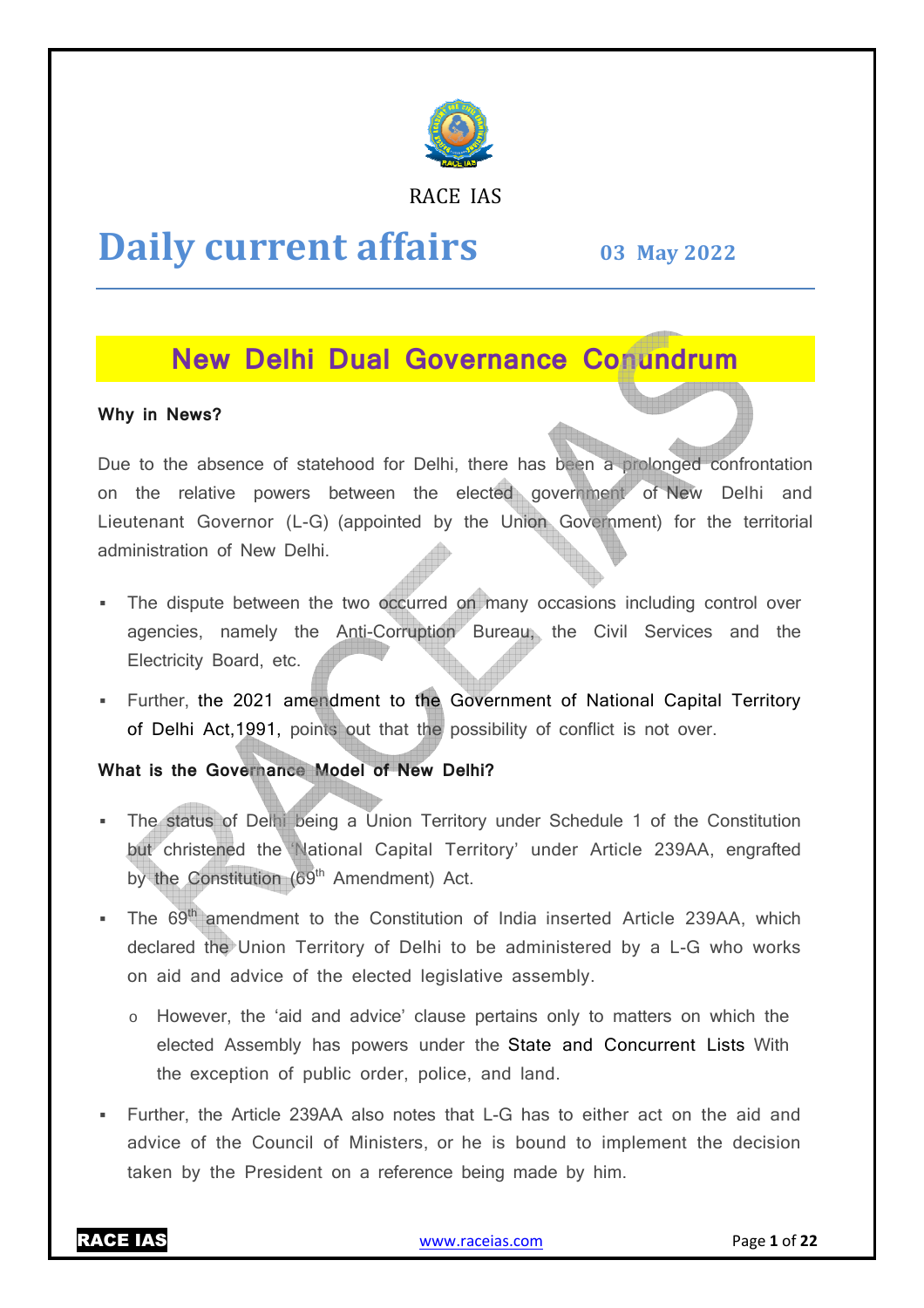- Also, Article 239AA, empowers the L-G to refer a difference of opinion on 'any matter' with the Council of Ministers to the President.
- Thus, this dual control between L-G and the elected government leads to a power tussle.

#### **What is the Judiciary's Opinion on this matter?**

- The Delhi High Court decided in favour of the Central Government relying on the status of Delhi as a Union Territory.
- However, the Supreme Court referred the matter to a Constitution Bench to decide on the substantial questions of law pertaining to the powers of the elected government of Delhi vis-a-vis the Lieutenant Governor (L-G).
- The case referred to the Constitutional bench is known as NCT vs UOI case, 2018. The five-judge Bench opened a new jurisprudential chapter in the Administration of NCT.
	- o Purposive Construction: The court invoked the rule of purposive construction to say that the objectives behind the Constitution (69<sup>th</sup> Amendment) Act shall guide the interpretation of Article 239AA.  $\blacksquare$ 
		- This means the principles of federalism and democracy into Article 239AA, thereby finding a parliamentary intent to accord a sui generis (of its own kind) status in distinction from other Union Territories.
	- o L-G to Act on Aid and Advice: The Court declared that the L-G is bound by the "aid and advice" of the Council of Ministers, noting that the Delhi Assembly also has the power to make laws over all subjects that figure in the Concurrent List, and all, except three excluded subjects, in the State List.
		- The L-G ought to act on the "aid and advice" of the Council of Ministers, except when he refers a matter to the President for a final decision.
	- o Any Matter is Not Every Matter: Regarding the L-G's power to refer to the President any matter on which there is a difference of opinion between L-G and the Council of Ministers, the Supreme Court ruled that "any matter" cannot be construed to mean "every matter", and such a reference shall arise only in exceptional circumstances.

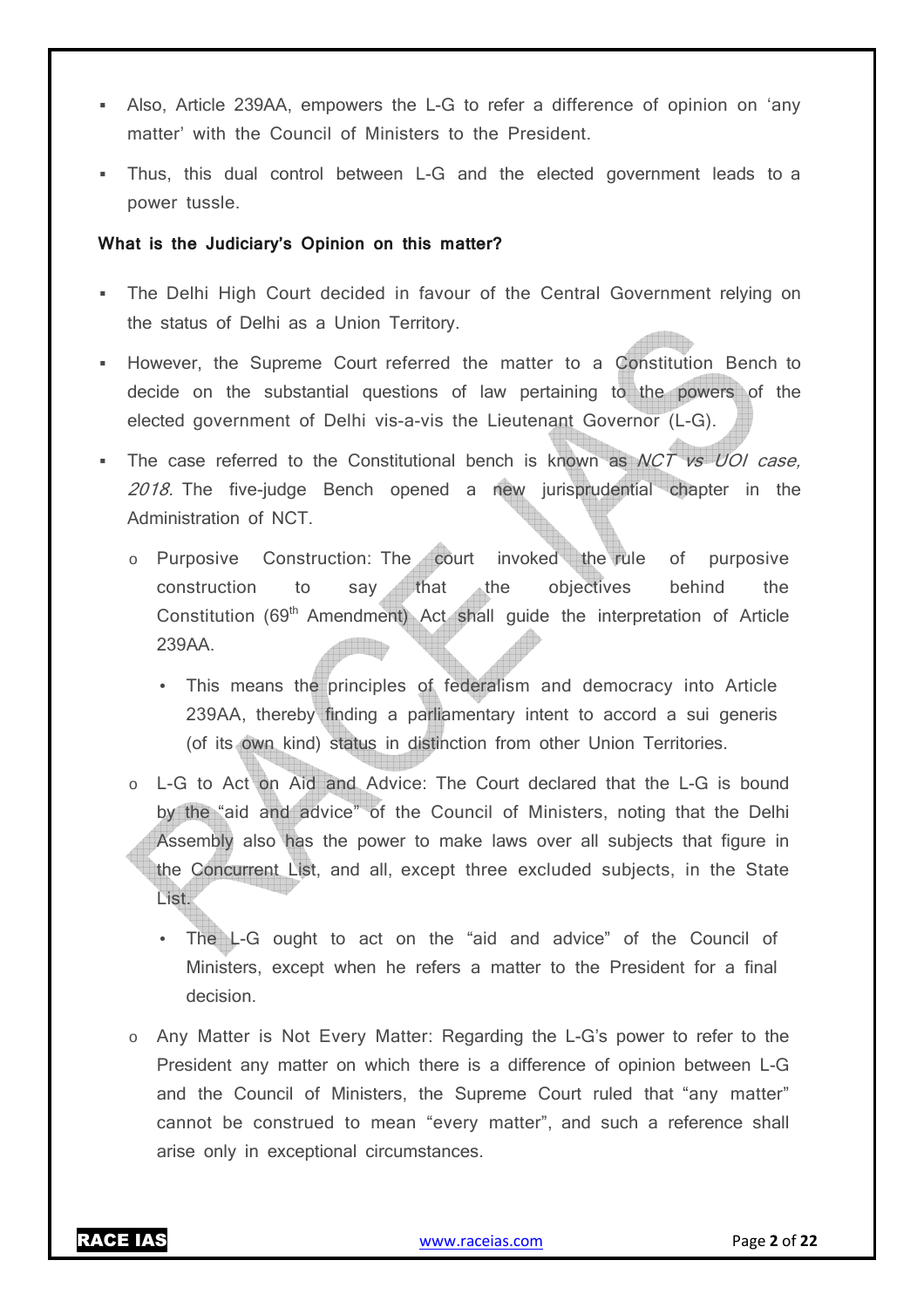- o L-G as facilitator: L-G shall act as a facilitator rather than anointing himself as an adversary to the elected Council of Ministers.
- o New Delhi Cannot be Given Statehood: At the same time, the Court ruled that the National Capital Territory of Delhi cannot be granted the status of a State under the constitutional scheme.

#### **Way Forward:**

- Working Through Constitutional Trust: The apex court had rightly concluded that the scheme set out in the Constitution and the Government of National Capital Territory of Delhi Act, 1991 envisages a collaborative structure that can be worked only through constitutional trust.
- Ensuring Principle of Subsidiarity: Subsidiarity the foundational principle of fiscal federalism — necessitates empowered sub-national governments.
	- o Therefore, the central government should move towards allocating greater powers to city governments.
	- o In this context, India should emulate several large megapolis around the globe, from Jakarta and Seoul to London and Paris, which have had strong sub-national governments.

# **Source: TH**

# **India Semiconductor Mission**

#### **Why in News?:**

Recently, Ministry of Electronics & Information Technology has inaugurated the first ever Semicon India 2022 Conference under India Semiconductor Mission in Bengaluru.

- Semicon India 2022 has been organized to take forward the vision of the Prime Minister to make India a leader in the electronics manufacturing, semiconductor design, manufacturing & innovation.
- **Theme of the Conference: Catalyzing India's Semiconductor Ecosystem.**

#### **What are Semiconductors?**

 Any of a class of crystalline solids intermediate in electrical conductivity between a conductor and an insulator.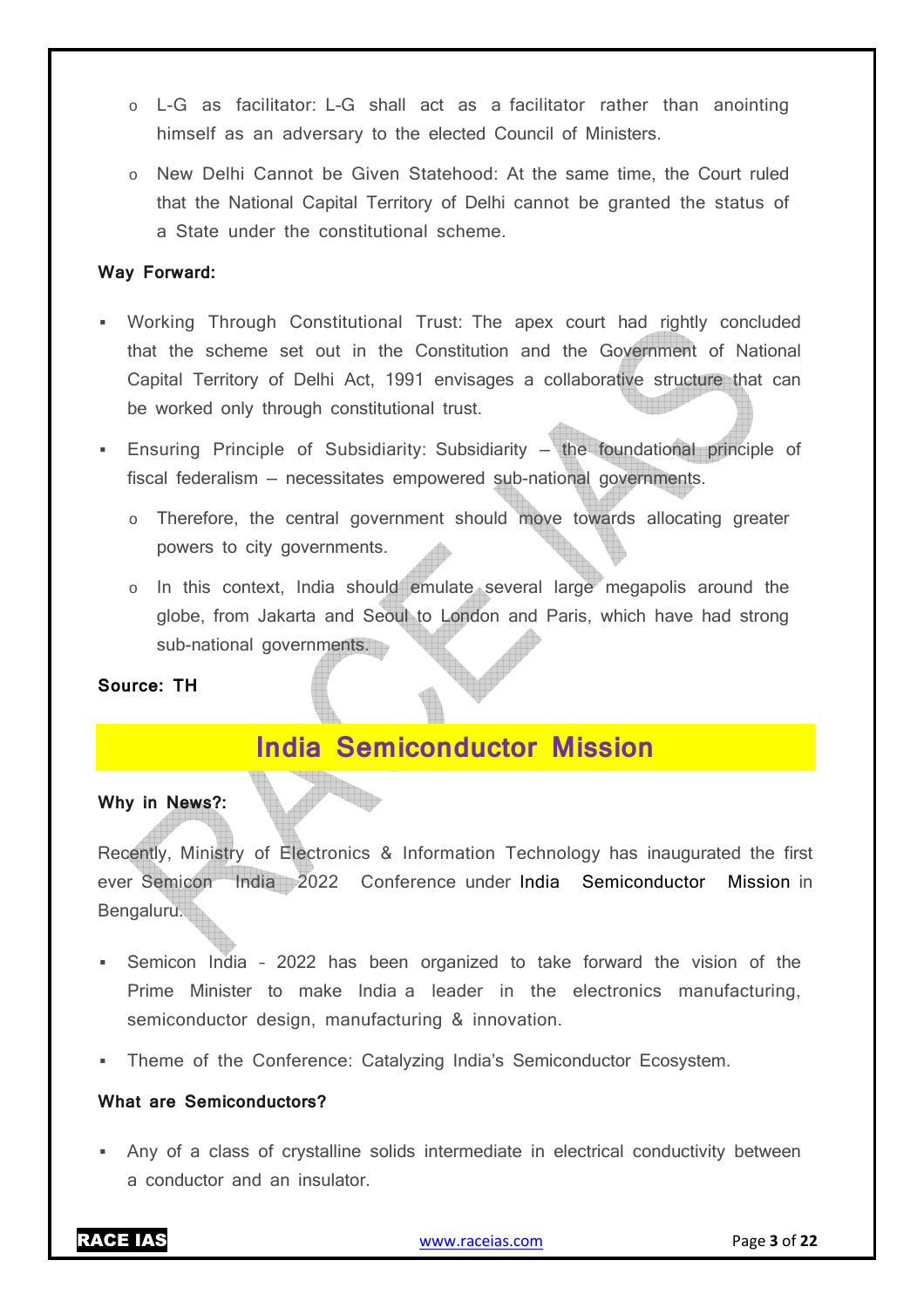- Semiconductors are employed in the manufacture of various kinds of electronic devices, including diodes, transistors, and integrated circuits. Such devices have found wide application because of their compactness, reliability, power efficiency, and low cost.
- As discrete components, they have found use in power devices, optical sensors, and light emitters, including solid-state lasers.

#### **What is the India Semiconductor Mission?**

#### **About:**

- o The ISM was launched in 2021 with a total financial outlay of Rs76,000 crore under the aegis of the Ministry of Electronics and IT (MeitY).
- o It is part of the comprehensive program for the development of sustainable semiconductor and display ecosystem in the country.
- o The programme aims to provide financial support to companies investing in semiconductors, display manufacturing and design ecosystem.
- o Envisioned to be led by global experts in the Semiconductor and Display industry, ISM will serve as the nodal agency for efficient, coherent and smooth implementation of the schemes.

#### **Components:**

- o **Scheme for setting up of Semiconductor Fabs in India:** 
	- It provides fiscal support to eligible applicants for setting up of Semiconductor Fabs which is aimed at attracting large investments for setting up semiconductor wafer fabrication facilities in the country.
- o **Scheme for setting up of Display Fabs in India:** 
	- It provides fiscal support to eligible applicants for setting up of Display Fabs which is aimed at attracting large investments for setting up TFT LCD / AMOLED based display fabrication facilities in the country.
- o **Scheme for setting up of Compound Semiconductors / Silicon Photonics / Sensors Fab and Semiconductor Assembly, Testing, Marking and Packaging (ATMP) / OSAT facilities in India:** 
	- The Scheme provides a fiscal support of 30% of the Capital Expenditure to the eligible applicants for setting up of Compound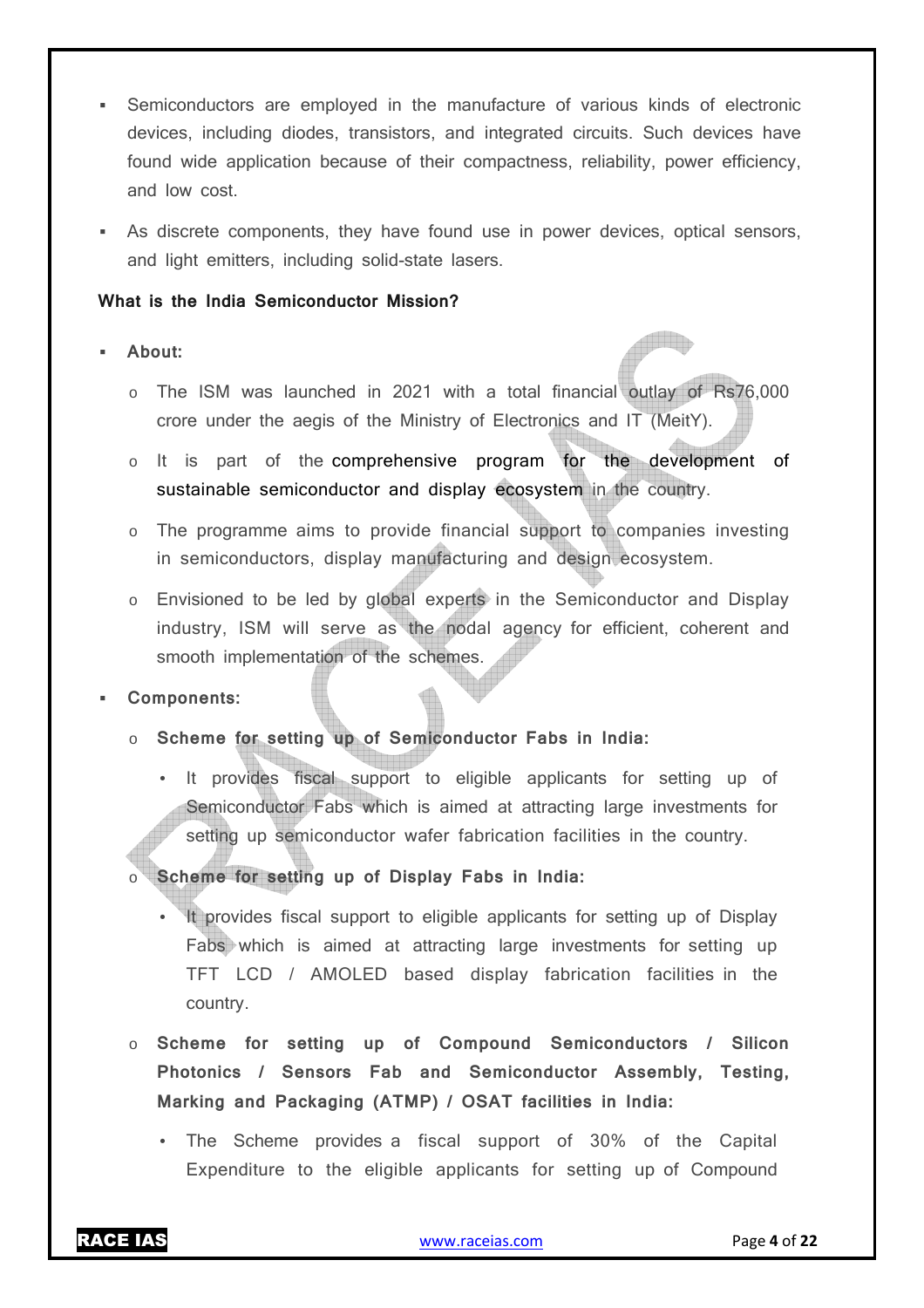Semiconductors / Silicon Photonics (SiPh) / Sensors (including MEMS) Fab and Semiconductor ATMP / OSAT(Outsourced Semiconductor Assembly and Test) facilities in India.

#### o **Design Linked Incentive (DLI) Scheme:**

It offers financial incentives, design infrastructure support across various stages of development and deployment of semiconductor design for Integrated Circuits (ICs), Chipsets, System on Chips (SoCs), Systems & IP Cores and semiconductor linked design.

#### **Vision:**

o To build a vibrant semiconductor and display design and innovation ecosystem to enable India's emergence as a global hub for electronics manufacturing and design.

#### **Significance:**

- o ISM is of paramount importance to organize efforts for promoting semiconductors and display industry in a more structured, focused, and comprehensive manner.
- o It will formulate a comprehensive long-term strategy for developing semiconductors & display manufacturing facilities and semiconductor design ecosystem in the country.
- o It will facilitate the adoption of trusted electronics through secure semiconductors and display supply chains, including raw materials, specialty chemicals, gasses, and manufacturing equipment.
- o It will enable a multi-fold growth of Indian semiconductor design industry by providing requisite support in the form of Electronic Design Automation (EDA) tools, foundry services and other suitable mechanisms for early-stage startups.
- o It will also promote and facilitate indigenous **Intellectual Property (IP)** generation and encourage, enable and incentivize Transfer of Technologies (ToT).
- o ISM will enable collaborations and partnership programs with national and international agencies, industries and institutions for catalyzing collaborative research, commercialization and skill development.

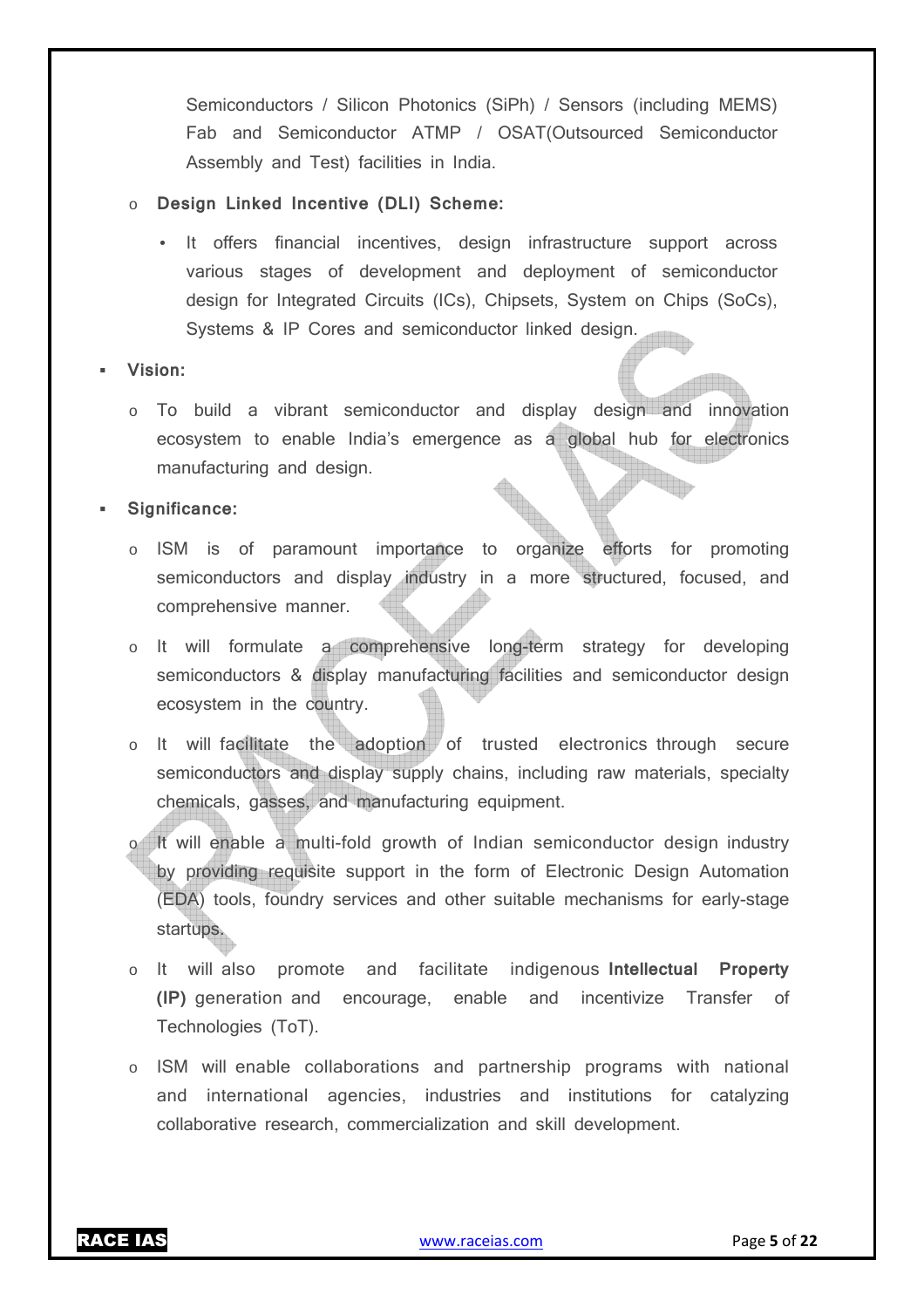#### **Why is the need of Promoting Semiconductor Industry So Much?**

- Semiconductor is the heart of modern economics.
- In today's world of technology, when almost everything revolves around electronic gadgets, one cannot overstate the importance these microchips hold. Also known as Integrated Circuits (ICs), these chips are primarily made out of silicon and germanium.
- Without these chips, there would be no smartphones, radios, TVs, laptops, computers or even advanced medical equipment.
- They are used to fabricate electronic devices. Also, with the emergence of evehicles, the demand for semiconductors is expected to see a big boom.
- The Covid-19 pandemic has shown that the demand for electronic gadgets will only go uphill from here.
- In all this, the industry seems to be an attractive place to make early inroads into.
	- o India's own consumption of semiconductors is expected to cross USD 80 billion by 2026 and to USD 110 billion by 2030.
- There are not many countries in the world that manufacture these chips.
	- o The industry is dominated by the United States of America, Taiwan, South Korea, Japan and the Netherlands.
	- o Germany is also an emerging producer of ICs.
- In all this, it might actually be a good idea for India to get on the bus early.

#### **What are the Initiatives related to Semiconductors?**

- **Semi-conductor Laboratory (SCL):** 
	- o MeitY will take requisite steps for modernization and commercialization of Semi-conductor Laboratory (SCL).
- **For Compound Semiconductors:** 
	- o Government will support fiscal support of 30% of capital expenditure to approved Compound Semiconductors units.
- **Production Linked Incentives:**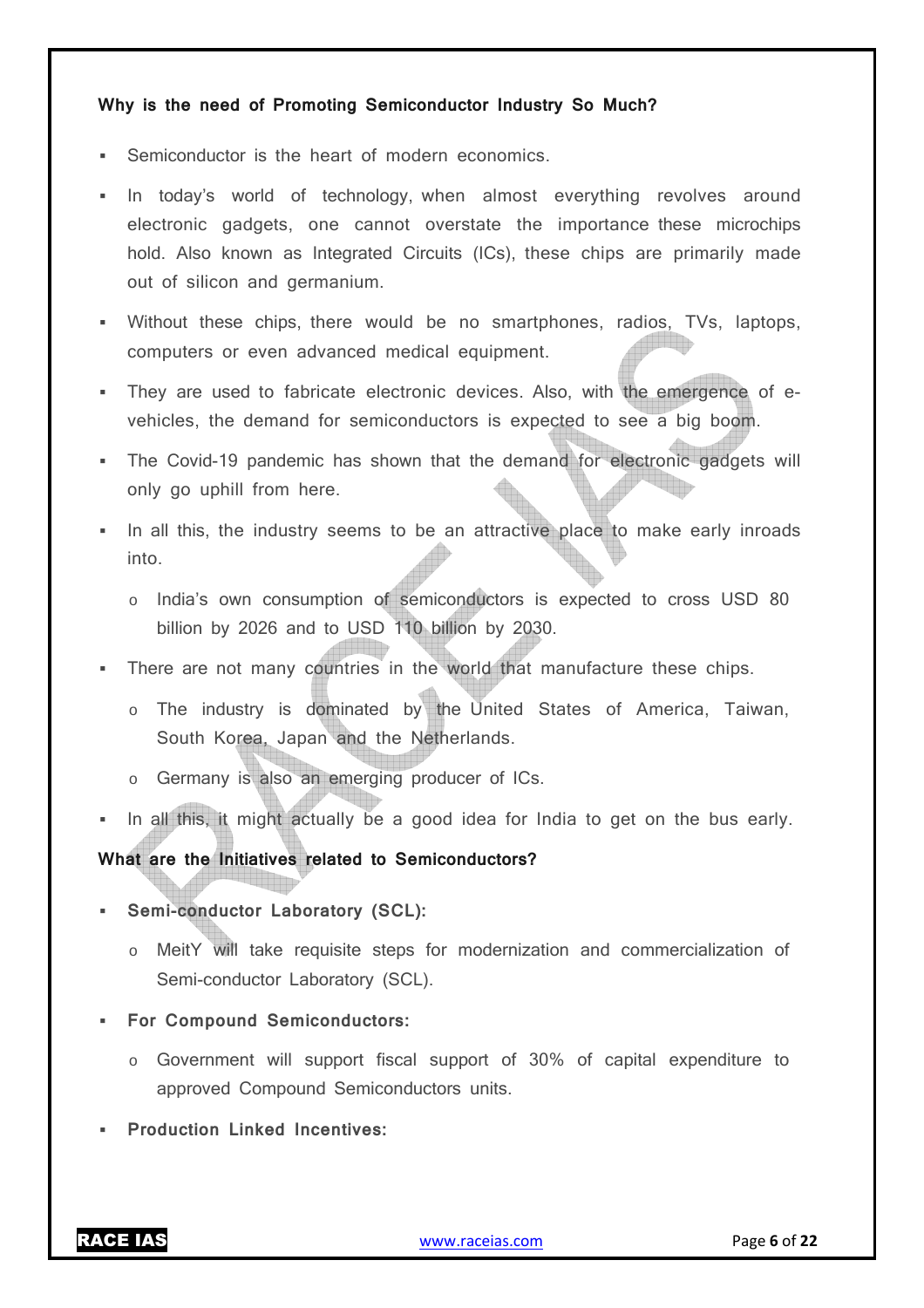o Incentive support to the tune of Rs.55,392 crore (7.5 billion USD) have been approved under Product Linked Incentive (PLI ) for Largest Scale Electronics Manufacturing, PLI for IT Hardware, SPECS Scheme and Modified Electronics Manufacturing Clusters (EMC 2.0) Scheme.

#### **Way Forward:**

- Semiconductors and displays are the foundation of modern electronics driving the next phase of digital transformation under Industry 4.0.
- India's PSEs such as Bharat Electronics Ltd or Hindustan Aeronautics Ltd can be used to set up a semiconductor fab foundry with the help of a global major.
- India needs to drop the dream of swadeshi semiconductors. Instead, it should aim to become a key player in a trusted, plurilateral semiconductor ecosystem that keeps key adversaries out.
	- o Favourable trade policies are critical for building a plurilateral semiconductor ecosystem.

### **Source: PIB**

# **Mandate Document for National Curriculum Framework**

#### **Why in News?**

Recently, the Ministry of Education has released the "mandate document" for a National Curriculum Framework under the new National Education Policy (NEP), 2020.

- The mandate document is envisaged to bring about a paradigm shift with focus on holistic development of children, emphasis on skilling, vital role of teachers, learning in mother tongue, cultural rootedness.
- It is also a step towards decolonization of the Indian education system.

### **What is the National Curriculum Framework?**

 Central to the implementation of the transformative National Education Policy 2020 is the new National Curriculum Framework (NCF) which will empower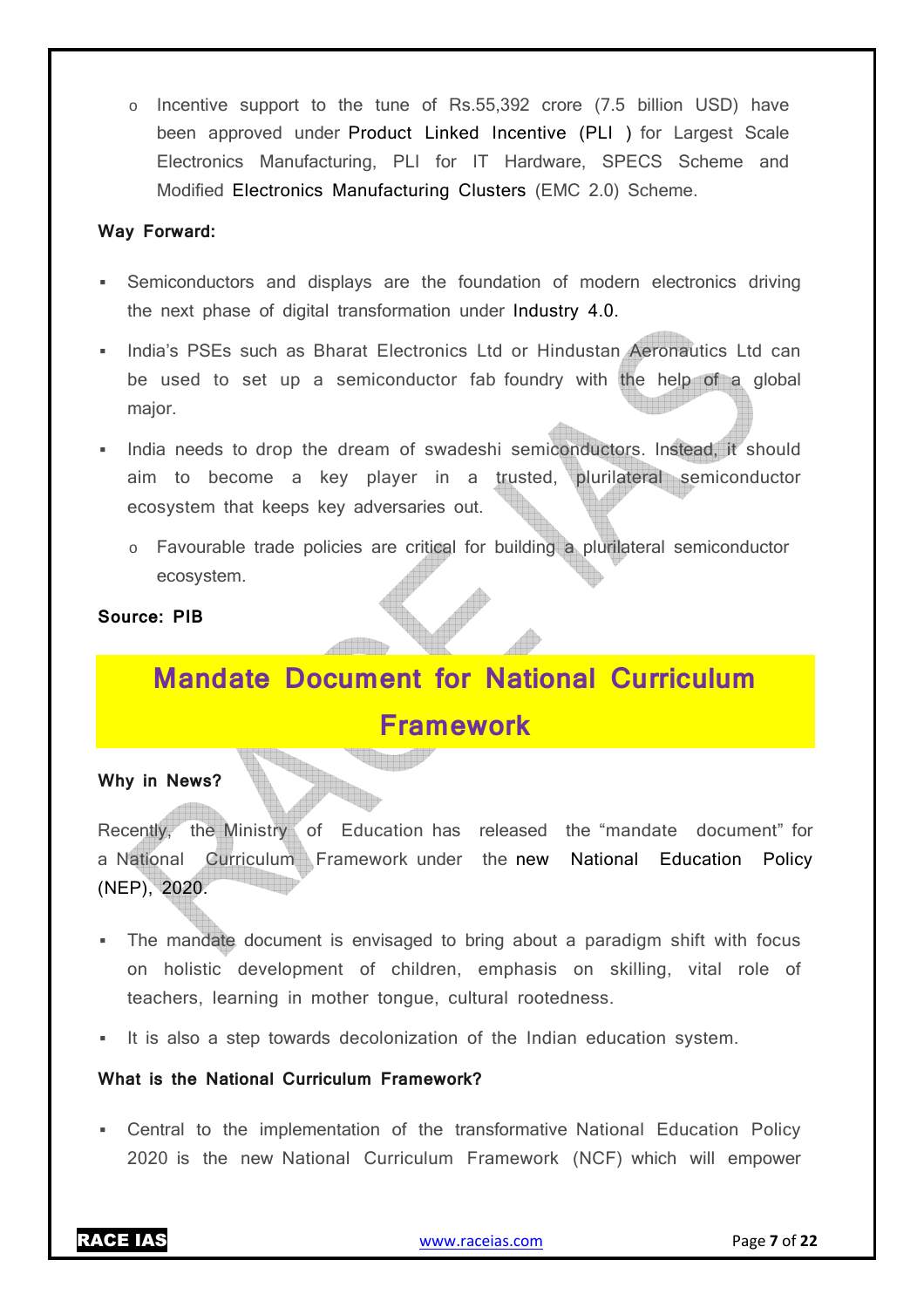and enable outstanding teaching and learning in the country, by converting the vision of the NEP 2020 into reality in our schools and classrooms.

- The development of the NCF is being guided by the National Steering Committee (NSC), chaired by Dr K Kasturirangan, supported by the Mandate Group, along with the National Council for Education Research and Training (NCERT).
- **The NCF will include:** 
	- o The National Curriculum Framework for School Education (NCFSE),
	- The National Curriculum Framework for Early Childhood Care & Education (NCFECCE),
	- o The National Curriculum Framework for Teacher Education (NCFTE),
	- o The National Curriculum Framework for Adult Education (NCFAE).
- The government held that the NEP is the philosophy, National Curriculum Framework is the pathway and the mandate document released today is the constitution to champion the changing demands of the 21st century and positively impact the future.
- The mandate group has set  $28<sup>th</sup>$  February 2023 as the deadline for the revision of syllabi based on the new NCF.

# **What are the Highlights of the Mandate Document?**

- Consultative Process: It sets the mechanisms for the development of a coherent and comprehensive NCF, fully leveraging the widespread consultations already under way.
- Multi-Disciplinary Education: The process designed ensures the seamless integration imagined - vertically (across Stages) and horizontally in the NEP 2020 – to ensure holistic, integrated, and multi-disciplinary education.
- Conducive Environment for Teaching: It enables the critical linkage between the curriculum of schools with the curriculum of Teacher Education as an integral part of the transformative reforms envisioned by the NEP 2020.
	- o Thus, enabling rigorous preparation, continuous professional development, and a positive working environment for all our teachers
- Life-long Learning: It informs the creation of opportunities for life-long learning for all citizens in the country.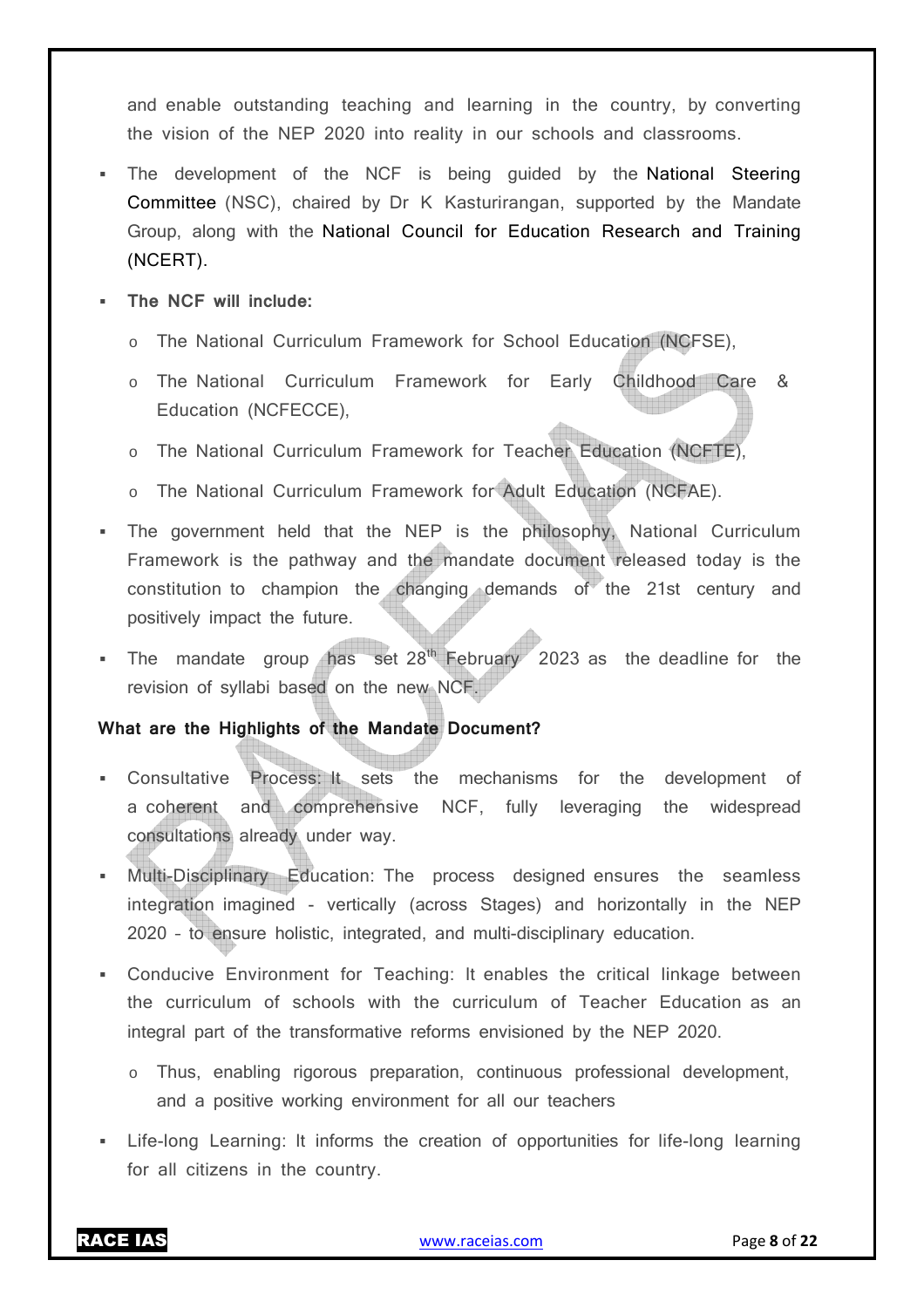- Focus on Cutting-edge Research: Anchored and informed by sound theory and cutting-edge research yet using simple language with real-life illustrations from classrooms and schools in a variety of contexts.
- Addressing Huge Learning Loss: The states and the Centre "must act urgently" to address the "huge learning loss" among students due to the interruptions in regular teaching and learning caused by the pandemic over the last two years.

#### **What is meant by Decolonization of Indian education system?**

- Industrialization and its consequential imperialism and colonialism have impacted this world for three centuries.
- India has been a colony of the British Empire for two centuries.
- These eventful two centuries of Indian history did see the influence of not only the political and economic might of Britain but its influence on every milieu of Indian life.
- India's indigenous education system was gradually displaced, and the colonial model of education pervaded under the patronage from the colonial-state.
- The language, pedagogy, evaluation and knowledge of the colonizer became naturalis obligato (Natural Obligation) for the population of the colony.
- Although India got independence in 1947, still Indian education system is heavily dominated by western world.
- Hence, there is a need to decolonize Indian education System immediately. **What is NCERT?**
- NCERT is an autonomous organization of the Government of India which was established in 1961 as a literary, scientific and charitable Society under the Societies Registration Act, 1860.
- It aims at reforming the school education system through research, training, policy formulation and curriculum development.
- **Headquarters: New Delhi**

### **Source: IE**

# **Jute Industry**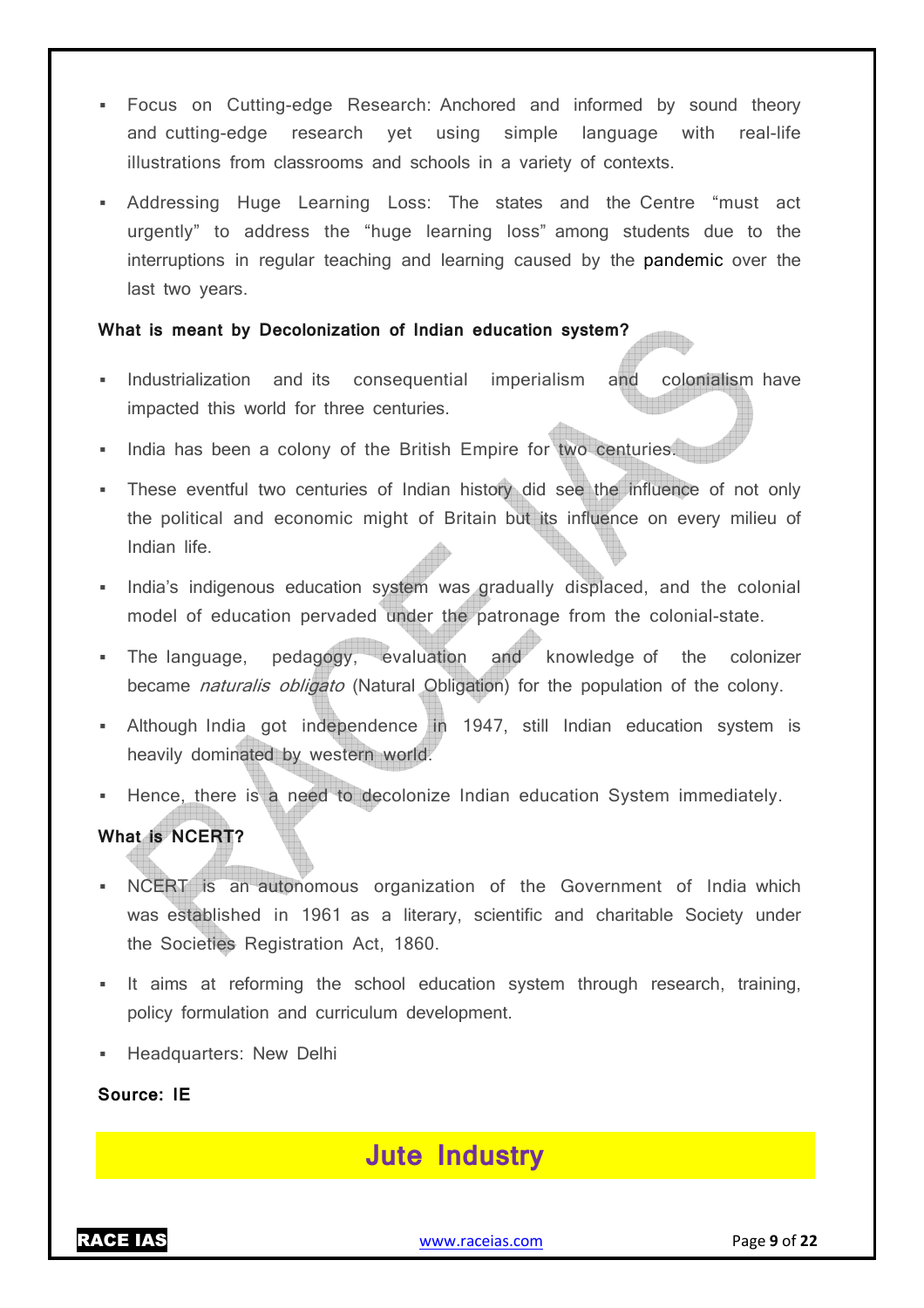#### **Why in News?**

West Bengal is experiencing a crisis that has led to the closure of several Jute Mills.

#### **What is the Issue?**

- **High Rate of Procurement by Mills:** 
	- o Mills are procuring raw jute at prices higher than what they are selling them at after processing.
	- o **Mills do not acquire their raw material directly from the farmers because:** 
		- Farmers are far-off from the mills locations:
			- Mills would have to go to multiple farmers to acquire the requisite quantity as no single farmer produces enough to fulfil the requirements of the entire mill.
		- **Procurement Process is Cumbersome:** 
			- The procurement now flows through middlemen or traders.
			- As a standard practice, the middlemen charge mills for their services, which involves procuring jute from farmers, grading, bailing and then bringing the bales to the mills.

#### **Hoarding:**

o The government has a fixed Minimum Support Price (MSP) for raw jute procurement from farmers, which is Rs. 4,750 per quintal for the 2022-23 season.

o However, this reaches the mill at Rs. 7,200 per quintal, that is, Rs. 700 more than the Rs. 6,500 per quintal cap for the final product.

- **Impact of Cyclone:** 
	- o The situation particularly has become worrisome recently with the occurrence of **Cyclone Amphan** in May 2020 and the subsequent rains in major jute producing States.
		- These events led to lower acreage, which in turn led to lower production and yield compared to previous years.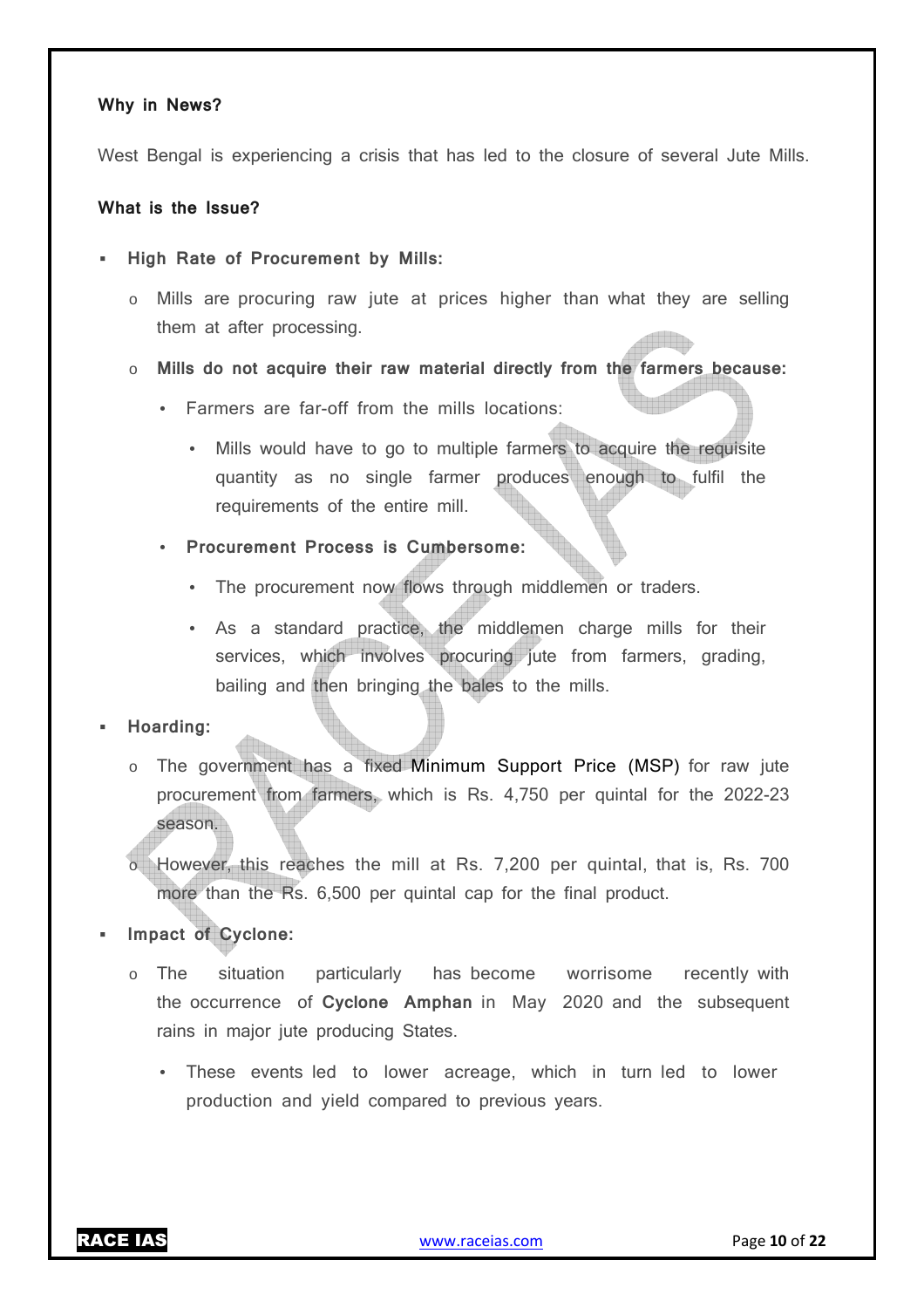o Also, this led to production of a lower quality of jute fibre in 2020-21 as water-logging in large fields resulted in farmers harvesting the crop prematurely.

#### **What are the Related Concerns?**

- As the jute sector provides direct employment to 3.70 lakh workers in the country and supports the livelihood of around 40 lakh farm families, closure of the mills is a direct blow to workers and indirectly, to the farmers whose production is used in the mills.
	- o West Bengal, Bihar and Assam account for almost 99% of India's total production.

#### **What are the Related Initiatives for the Jute Sector?**

- Golden Fibre Revolution and Technology Mission on Jute and Mesta are two of the government initiatives to boost jute production in India.
	- o Due to its high cost, it is losing market to synthetic fibres and packing materials, particularly nylon.
- **Jute Packaging Materials Act, 1987:** 
	- o Through the **Jute Packaging Materials** (JPM) Act, the Government is protecting the interests of about 4 lakh workers and 40 lakh farm families.
		- The Act provides for the compulsory use of jute packaging material in the supply and distribution of certain commodities in the interests of production of raw jute and jute packaging material, and of persons engaged in the production thereof, and for matters connected therewith.
- **Jute Geo-Textiles (JGT):** 
	- o The **Cabinet Committee on Economic Affairs** (CCEA) has approved a Technical Textiles Mission which includes Jute Geo-Textiles.
	- o JGT is one of the most important diversified jute products. It can be applied in many fields like civil engineering, soil erosion control, road pavement construction and protection of river banks.
- **Jute SMART:** 
	- o It is an e-government initiative which was launched in December 2016 to promote transparency in the jute sector.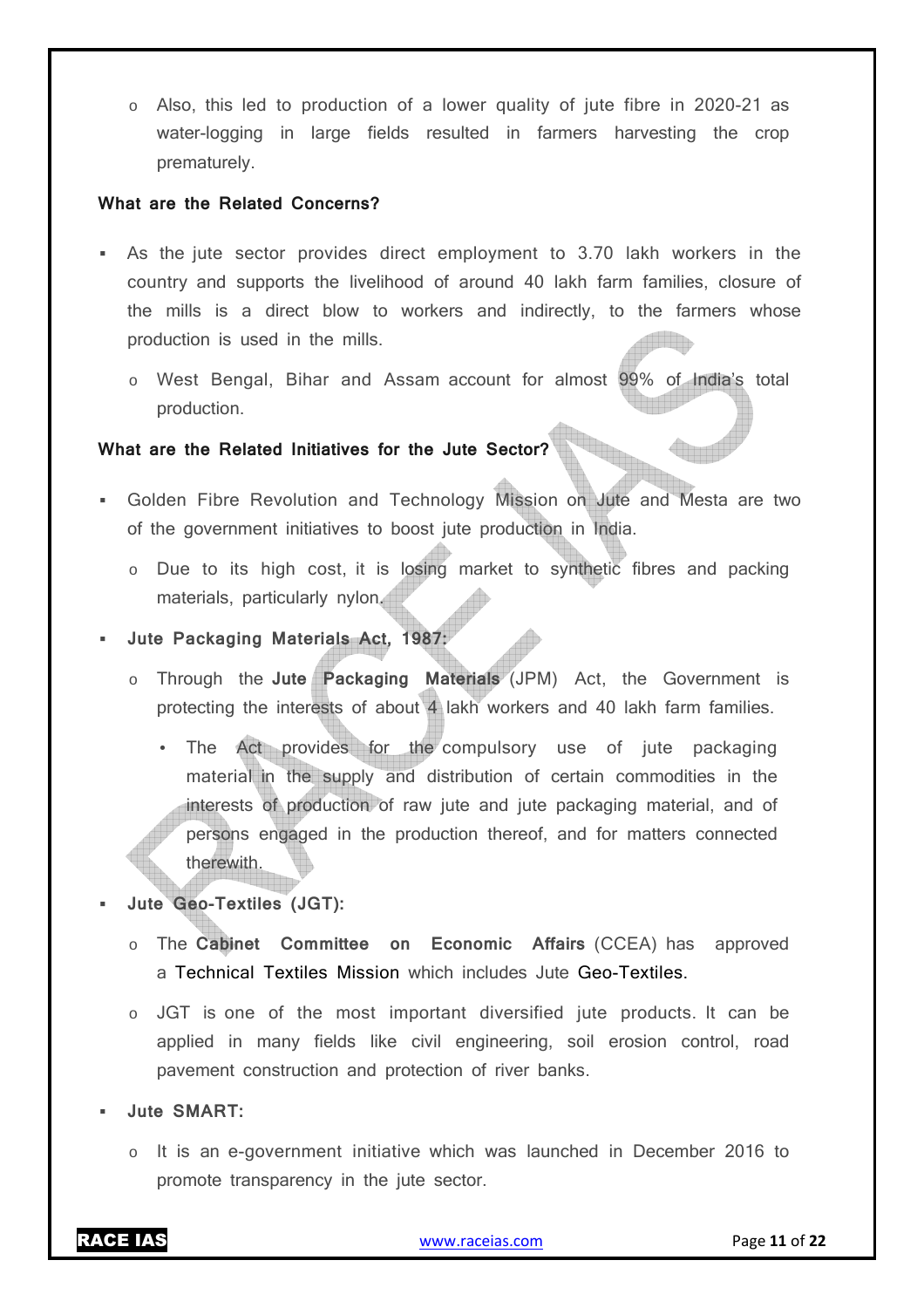o It provides an integrated platform for procurement of sacking by Government agencies.

#### **What are the key Highlights about Jute?**

- Temperature: Between 25-35°C
- Rainfall: Around 150-250 cm
- Soil Type: Well drained alluvial soil.
- **Production:** 
	- o India is the largest producer of jute followed by Bangladesh and China.
		- However, in terms of acreage and trade, Bangladesh takes the lead accounting for three-fourth of the global jute exports in comparison to India's 7%.
	- o It is mainly concentrated in eastern India because of the rich alluvial soil of Ganga-Brahmaputra delta.
	- o Major jute producing states include West Bengal, Bihar, Odisha, Assam, Andhra Pradesh, Meghalaya and Tripura.
- **Uses:** 
	- o It is known as the golden fibre. It is used in making gunny bags, mats, ropes, yarn, carpets and other artefacts.

**Source: TH** 

# **Meeting of Project Elephant**

# **Why in News?**

At the 16<sup>th</sup> Steering Committee meeting of Project Elephant, the Ministry of Environment, Forest and Climate Change launched a field manual named-Field Manual for Managing **Human-Elephant Conflicts** (HEC) in India-to guide forest staffers dealing with HEC in major elephant range states.

- The manual has been prepared by the ministry, along with the Wildlife Institute of India (WWI) and World Wide Fund for Nature (WWF India).
- It contains the detailed best practices of minimizing human-elephant conflict. It is drafted with the aim of providing forest officials/ departments and other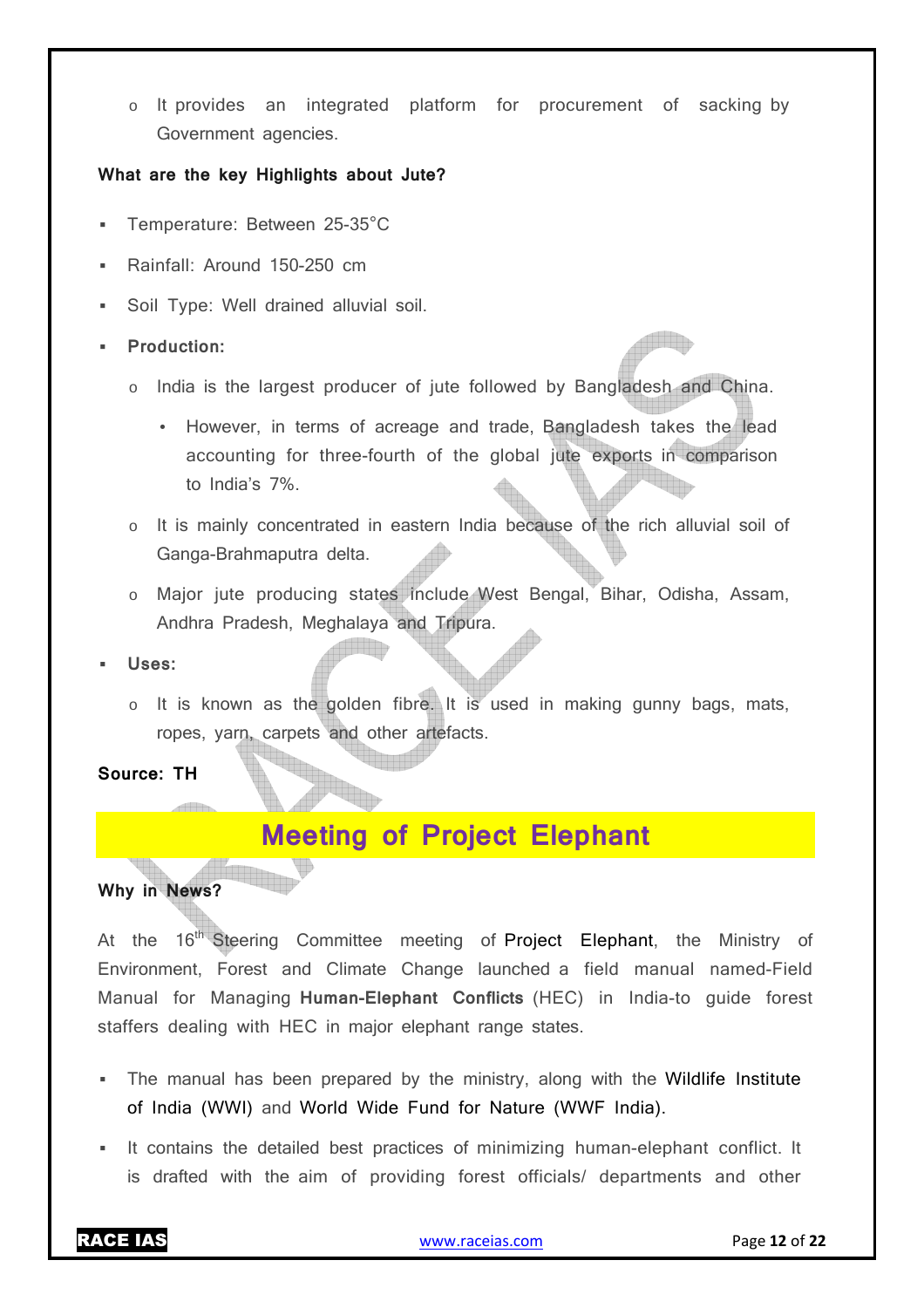stakeholders with guidance towards interventions to help mitigate Human Elephant Conflict, both in emergencies and when conflict poses a recurring challenge.

#### **What are the Key Points Related to Elephants?**

- **Current Data on Elephants in India:** 
	- o India is home to approximately around 27,000 Asian Elephants, which is the world's largest population of the species.
	- o As per Elephant Census (2017), Karnataka has the highest number of elephants (6,049), followed by Assam (5,719) and Kerala (3,054).

#### **Asian Elephants:**

- o **About:** 
	- There are three subspecies of Asian elephant which are the Indian, Sumatran and Sri Lankan.
	- The Indian subspecies has the widest range and accounts for most of the remaining elephants on the continent.
		- The elephant herd is led by the oldest and largest female member (known as the matriarch). This herd includes the daughters of the matriarch and their offspring.
		- Elephants have the longest-known gestational (pregnancy) period of all mammals, lasting up to 680 days (22 months).
			- Females between 14 45 years may give birth to calves approximately every four years with the mean interbirth intervals increasing to five years by age 52 and six years by age 60.
	- Global Population: Estimated 20,000 to 40,000.

#### o **Protection Status:**

- **IUCN Red List: Endangered.**
- **Wildlife (Protection) Act, 1972:** Schedule I.
- **CITES:** Appendix I
- **African Elephants:**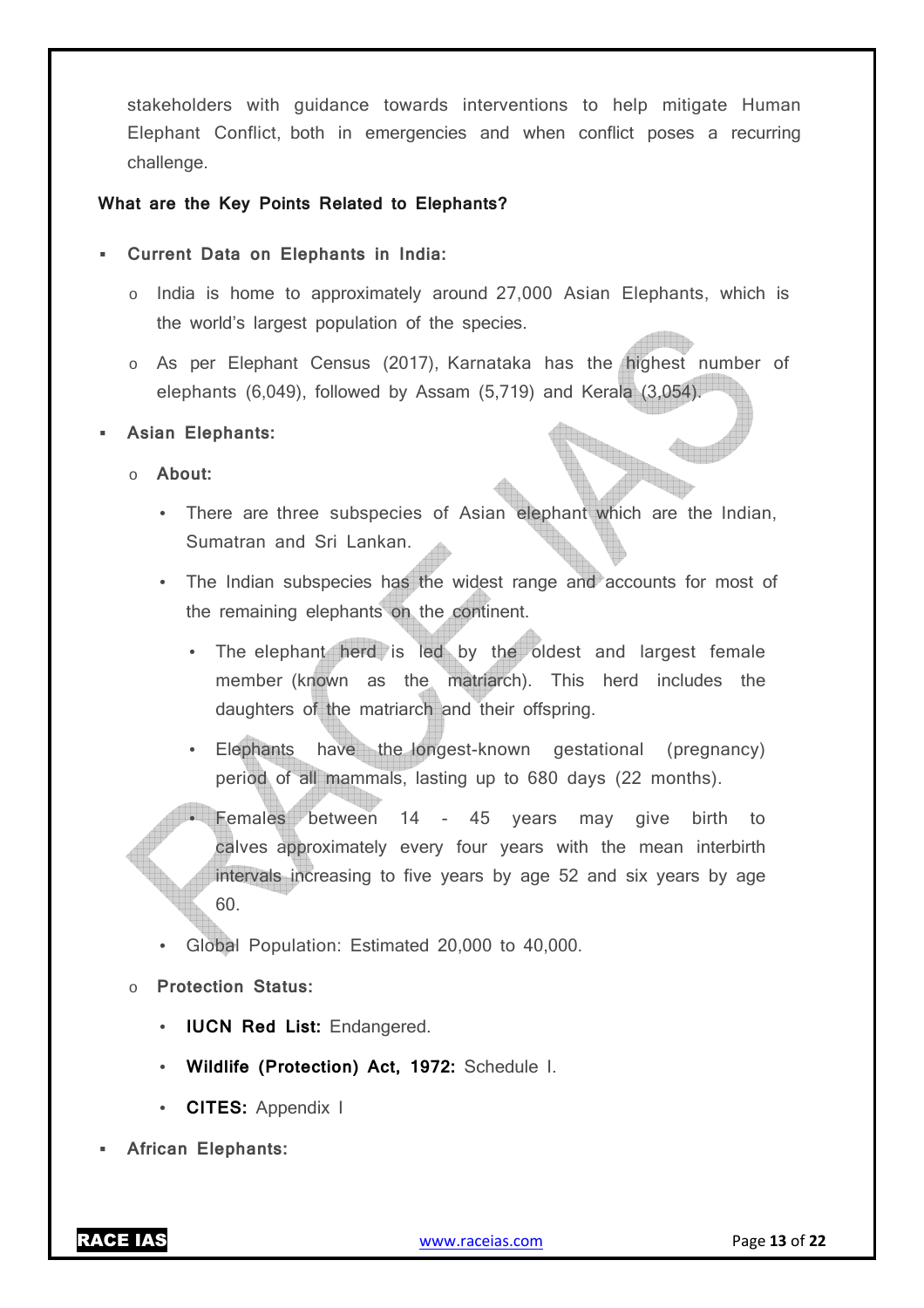#### o **About:**

- There are two subspecies of African elephants, the Savanna (or bush) elephant and the Forest elephant.
- Global Population: Around 4,00,000.
- Earlier in July 2020, Botswana (Africa) witnessed the death of hundreds of elephants.
- **Protection Status:** 
	- **IUCN Red List Status:** 
		- African Savanna Elephant: Endangered.
		- African Forest Elephant: Critically Endangered
	- **CITES:** Appendix II

### **Threats:**

- o Escalation of poaching.
- o Habitat loss.
- o Human-elephant conflict.
- o Mistreatment in captivity.
- o Abuse due to elephant tourism.
- o Rampant mining, Corridor destruction.

# **What are the Steps Taken for Conservation?**

- Plans and programmes to arrest their poachers and killers.
- Declaration and establishment of various elephant reserves across the states. For example, Mysuru and Dandeli elephant reserves in Karnataka.
- Cleaning areas from lantana and eupatorium **(invasive species)** as they prevent the growth of grass for elephants to feed on.
- Barricades to prevent man-elephant conflicts.
- Measures for establishment of a cell to study **forest fire** prevention.
- Gaj Yatra which is a nationwide awareness campaign to celebrate elephants and highlights the necessity of securing elephant corridors.

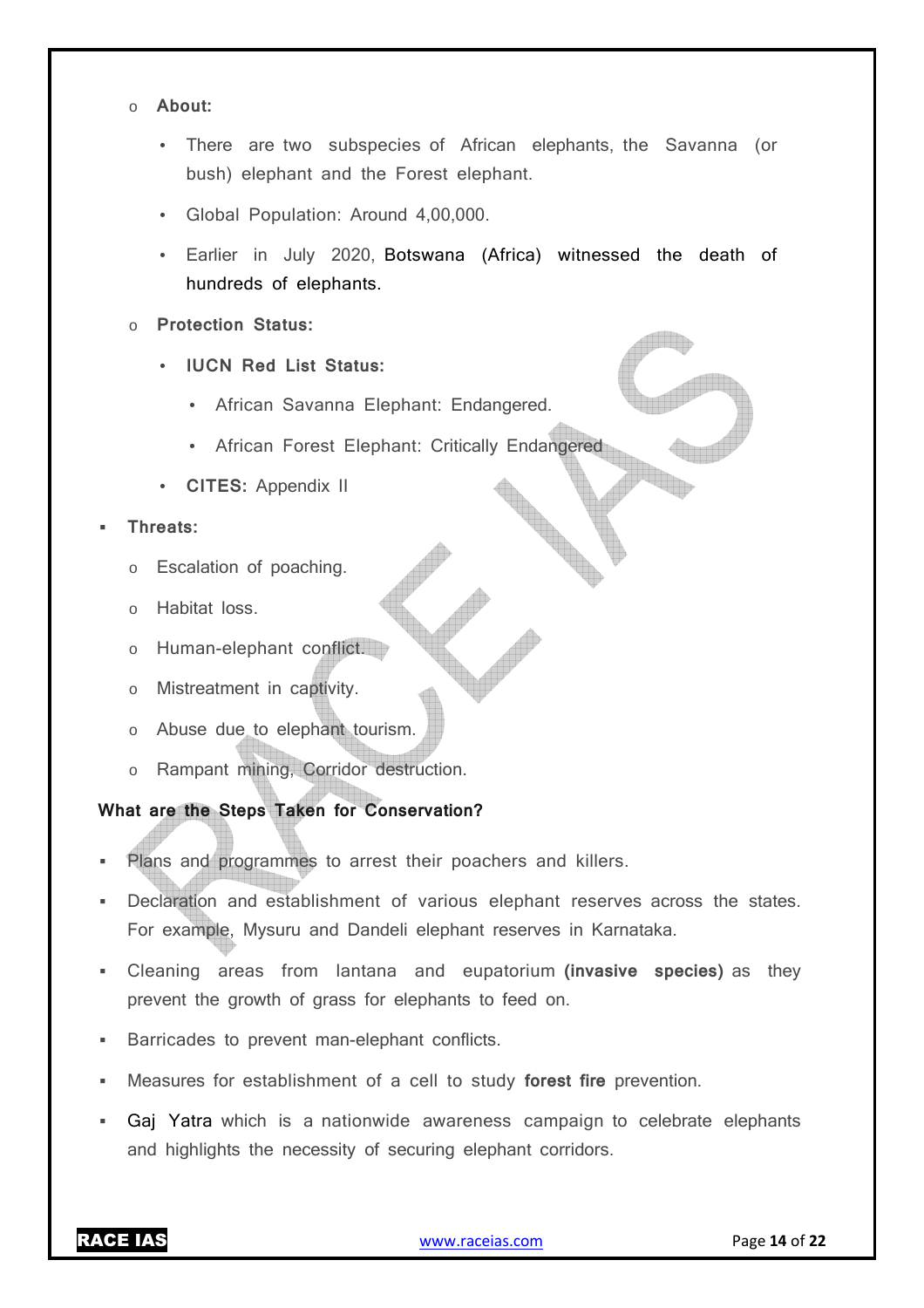- The **Monitoring the Illegal Killing of Elephants (MIKE) programme**, launched in 2003, is an international collaboration that tracks trends in information related to the illegal killing of elephants from across Africa and Asia, to monitor effectiveness of field conservation efforts.
- Project Elephant: It is a centrally sponsored scheme and was launched in February 1992 for the protection of elephants, their habitats and corridors.
	- o The Ministry of Environment, Forest and Climate Change provides financial and technical support to major elephant range states in the country through the project.
- Even *mahouts* (people who work with, ride and tend to elephants) and their families play an important part in the welfare of elephants.
- Recently, the Supreme Court (SC) upheld the 2011 order of the Madras High Court (HC) on the Nilgiris elephant corridor, affirming the right of passage of the animals and the closure of resorts in the area.

Source: DTE

# **Sloth Bear**

#### **Why in the News?**

Recently, two sloth bears were rescued by forest officials from a village in Jharkhand by the People for Animals group.

- The People for Animals (PFA) is an animal welfare organization founded by Maneka Gandhi.
- The PFA was informed by Madaris. Madaris is a nomadic community that earns a living by performing street acts with animals.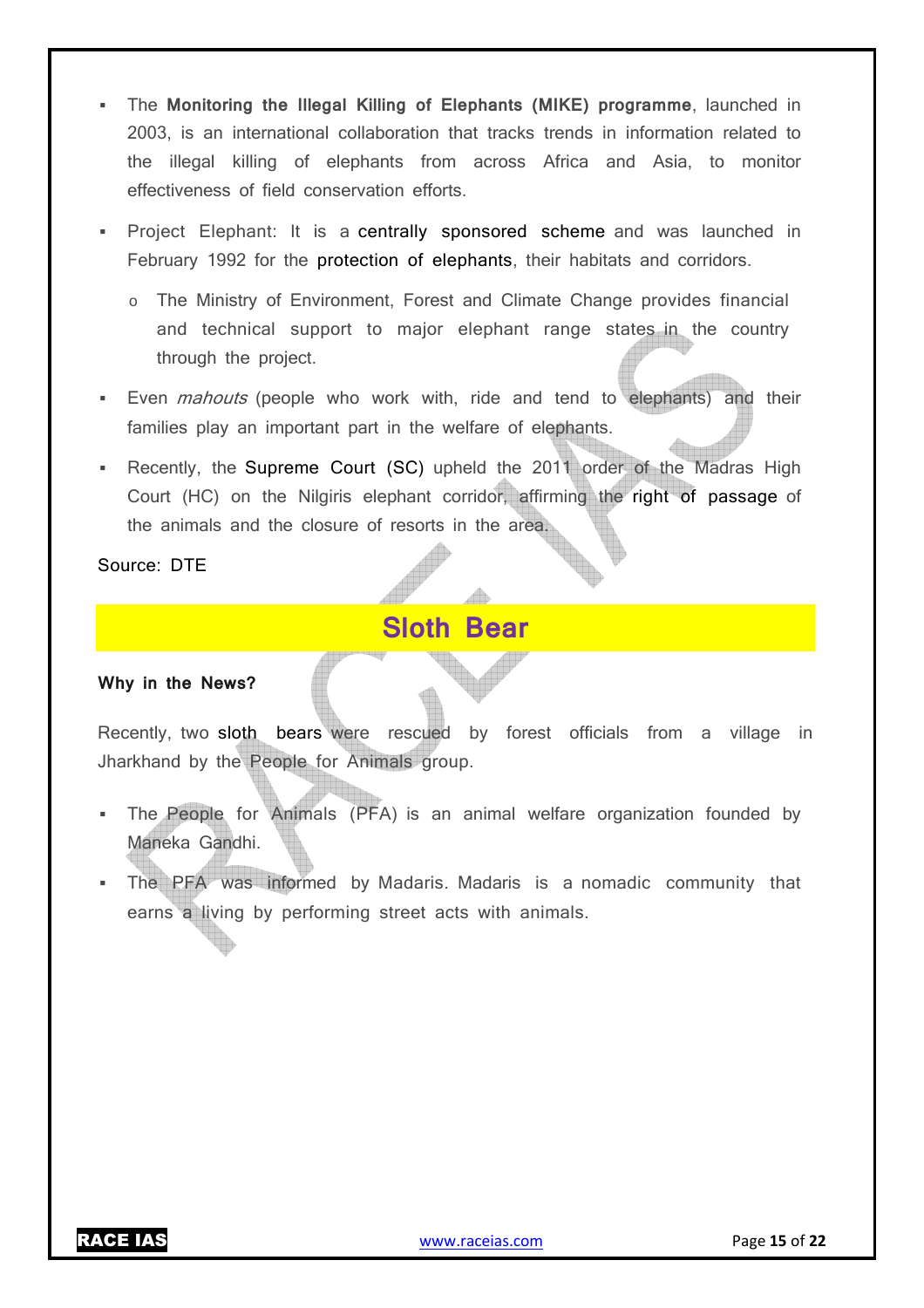

### **What is a Sloth bear?**

- About: Sloth bears are found in Sri Lanka, India, Bhutan and Nepal, predominantly in lowland areas.
	- o Sloth bears primarily eat termites and ants, and unlike other bear species, they routinely carry their cubs on their backs.
	- o They are also very fond of honey, hence their alternative name of "honey bear".
	- o Sloth bears do not hibernate.
- Scientific Name: Melursus ursinus
- Habitat: It is a forest-dwelling member of the family Ursidae (comprises 8 species of bears) that inhabits tropical or subtropical regions of India and Sri Lanka.
- **Protection Status:** 
	- o **IUCN Red List:** Vulnerable'
	- o **CITES** listing: Appendix I
	- o **Indian Wildlife Protection Act, 1972**: Schedule I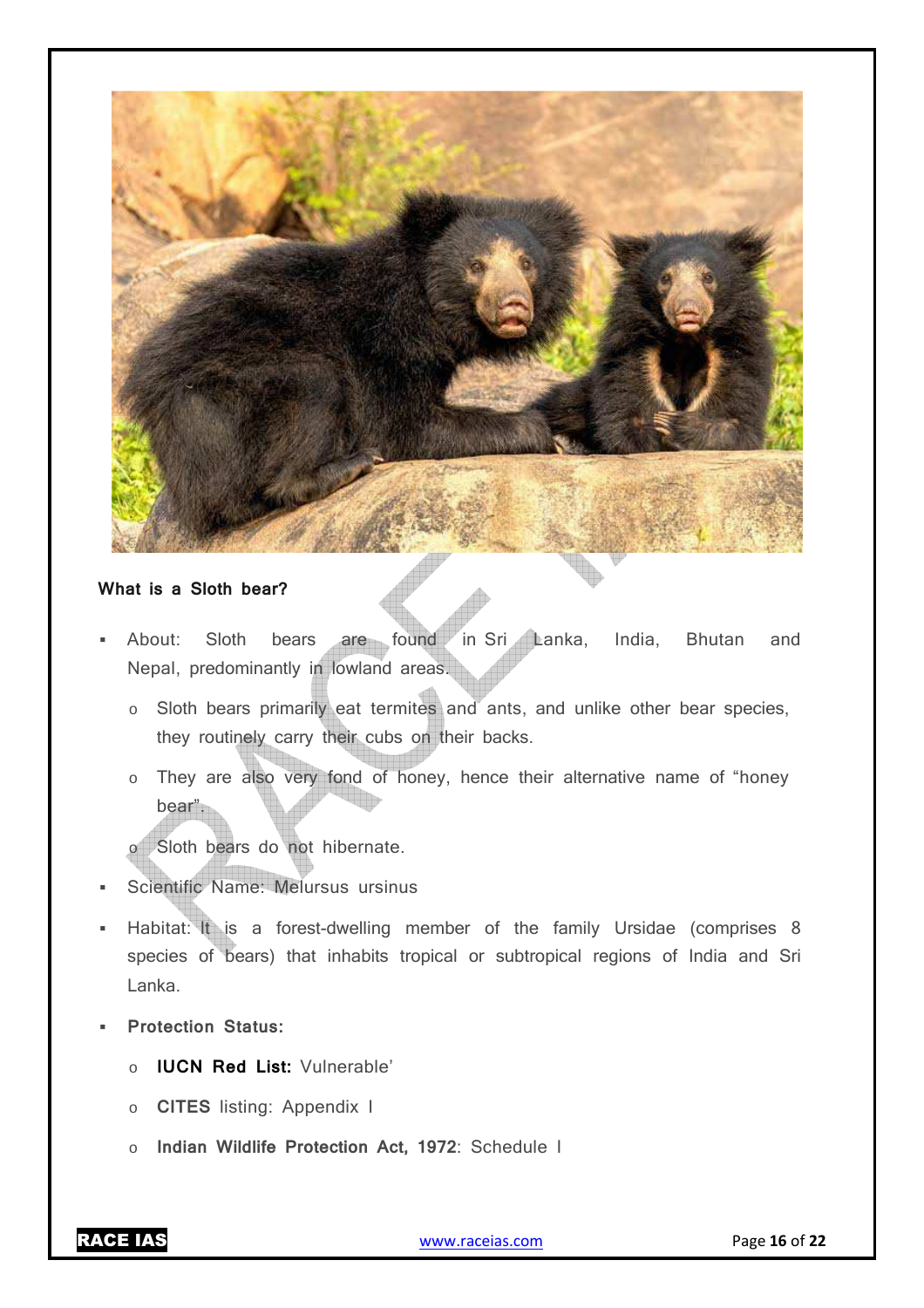Threats: Habitat loss, poaching for body parts and are sometimes captured for use in performances or hunted because of their aggressive behavior and destruction of crops.

| <b>Current Status</b> |
|-----------------------|
| Critically Endangered |
| Endangered            |
| Endangered            |
| Near Threatened       |
| Least Concern         |
| Least Concern         |
| Least Concern         |
| Vulnerable            |
| Least Concern         |
| Vulnerable            |
| Endangered            |
| Least Concern         |
|                       |

# **Atal New India Challenge 2.0**

**Why in News?** 

Atal Innovation Mission launched the phase 1 of the  $2<sup>nd</sup>$  edition of the Atal New India Challenge (ANIC 2.0).

 ANIC 1.0 was launched in 2018 for the clarion call to bring innovations and technologies relevant to the people.

# **What is Atal New India Challenge?**

**About:**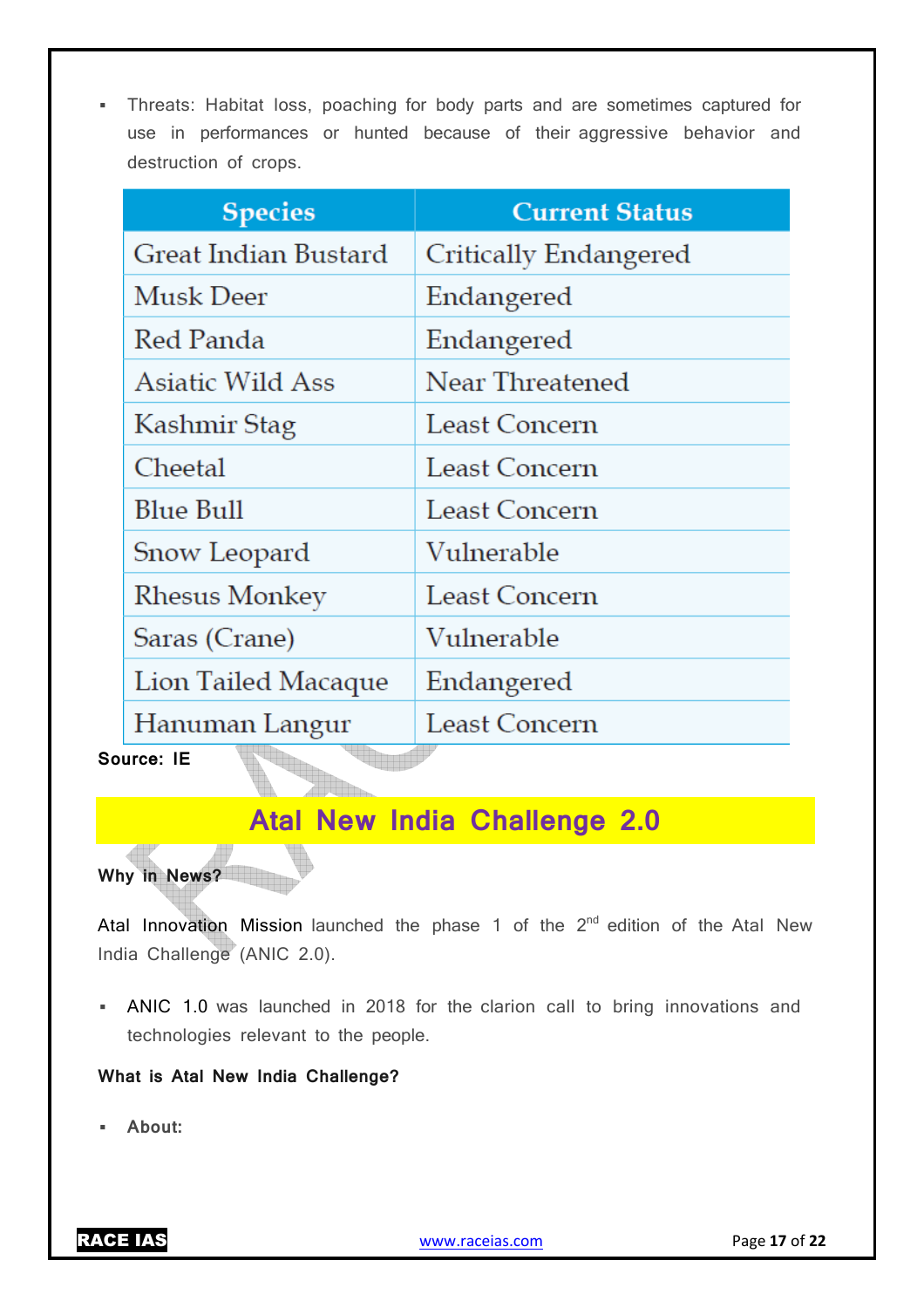- o Atal New India Challenge is a flagship program of Atal Innovation Mission, NITI Aayog.
- o The program aims to seek, select, support and nurture technology-based innovations that solve sectoral challenges of national importance and societal relevance.
- o ANIC solicits innovations in the prototype stage and supports the selected start-ups through to the commercialization stage over a course of 12 – 18 months.
- **Vision:** 
	- o Help create products from existing technologies that solve problems of national importance and societal relevance (productization)
	- o Help new solutions find markets and early customers (commercialization) in the context of India.
- **Objectives:** 
	- o To incentivize innovations in areas critical to India's development and growth – Education, Health, Water and Sanitation Agriculture, Food Processing, Housing, Energy, Mobility, Space Application etc.
	- o To address the Commercialization Valley of Death (Gap between the research and commercialization) - supporting innovators scale over the risks associated with access to resources for testing, piloting and market creation.
- **ANIC 1.0:** 
	- ANIC 1.0 followed an open innovation challenge format where challenge statements were put out in the public domain and a call for application was made.
	- o The winning start-ups / individual innovators are supported through a tranche-based grant-in-aid of up to Rs.1 crore and through AIM's innovation network.
- **ANIC 2.0:** 
	- $\circ$  The 1<sup>st</sup> phase of ANIC 2.0 will see 18 challenges being thrown open from 7 sectors, which are, E-mobility, Road Transportation, Space Technology and Application, Sanitation Technology, Medical Devices and Equipment, Waste Management, Agriculture.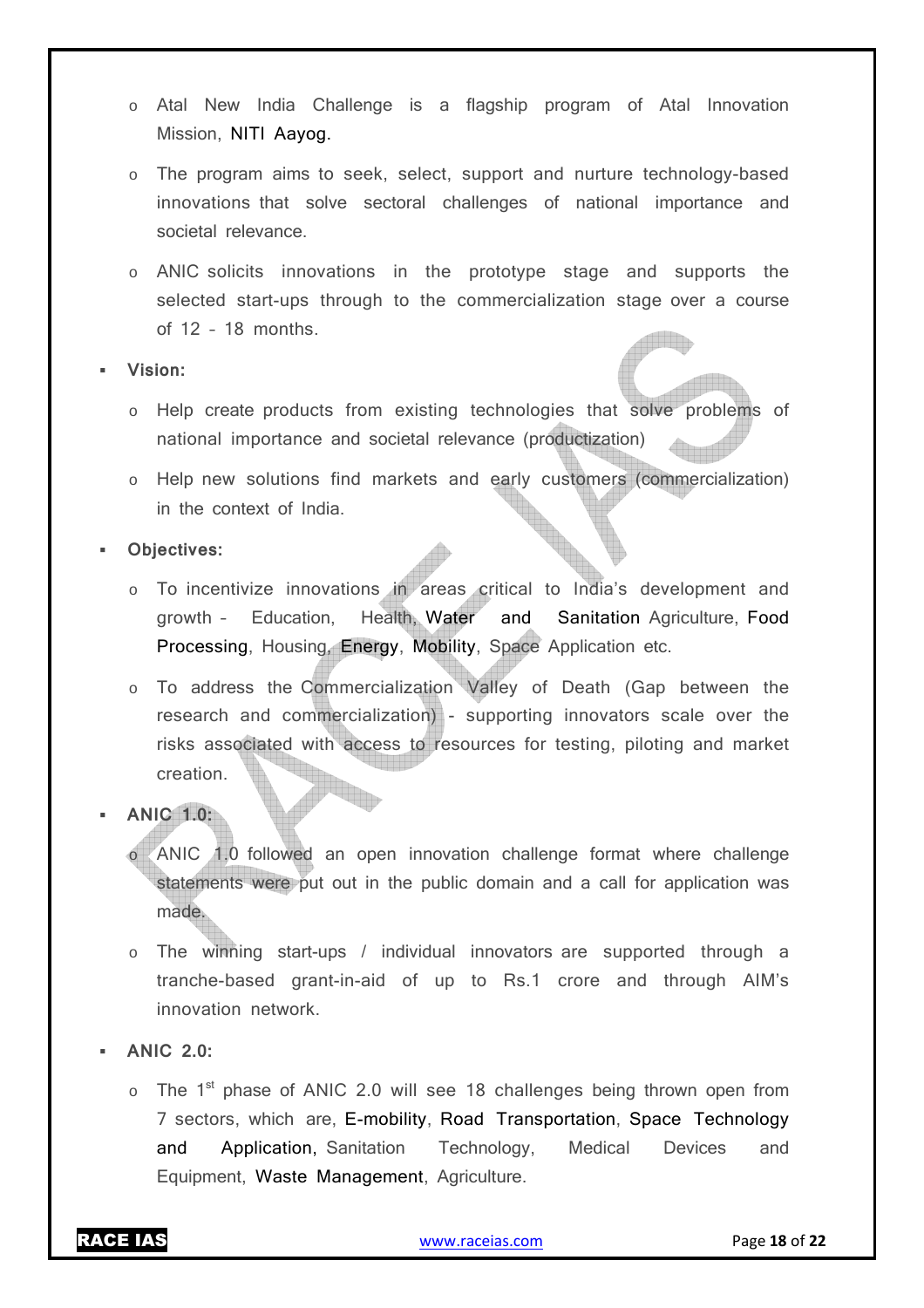#### **What is Atal Innovation Mission?**

- AIM is Government of India's flagship initiative to promote a culture of innovation and entrepreneurship in the country.
- Its objective is to develop new programmes and policies for fostering innovation in different sectors of the economy, provide platform and collaboration opportunities for different stakeholders, create awareness and create an umbrella structure to oversee the innovation ecosystem of the country.
- **Major Initiatives:**

<u> Titlin</u>

- o **Atal Tinkering Labs:** These are creating problem solving mindset across schools in India.
- o **Atal Incubation Centers:** Fostering world class startups and adding a new dimension to the incubator model.
- o **Atal New India Challenges:** Fostering product innovations and aligning them to the needs of various sectors/ministries.
- o Mentor India Campaign: A national mentor network in collaboration with the public sector, corporates and institutions, to support all the initiatives of the mission.
- o **Atal Community Innovation Center:** To stimulate community centric innovation and ideas in the unserved/underserved regions of the country including Tier 2 and Tier 3 cities.
- o **Atal Research and Innovation for Small Enterprises (ARISE):** To stimulate innovation and research in the MSME industry.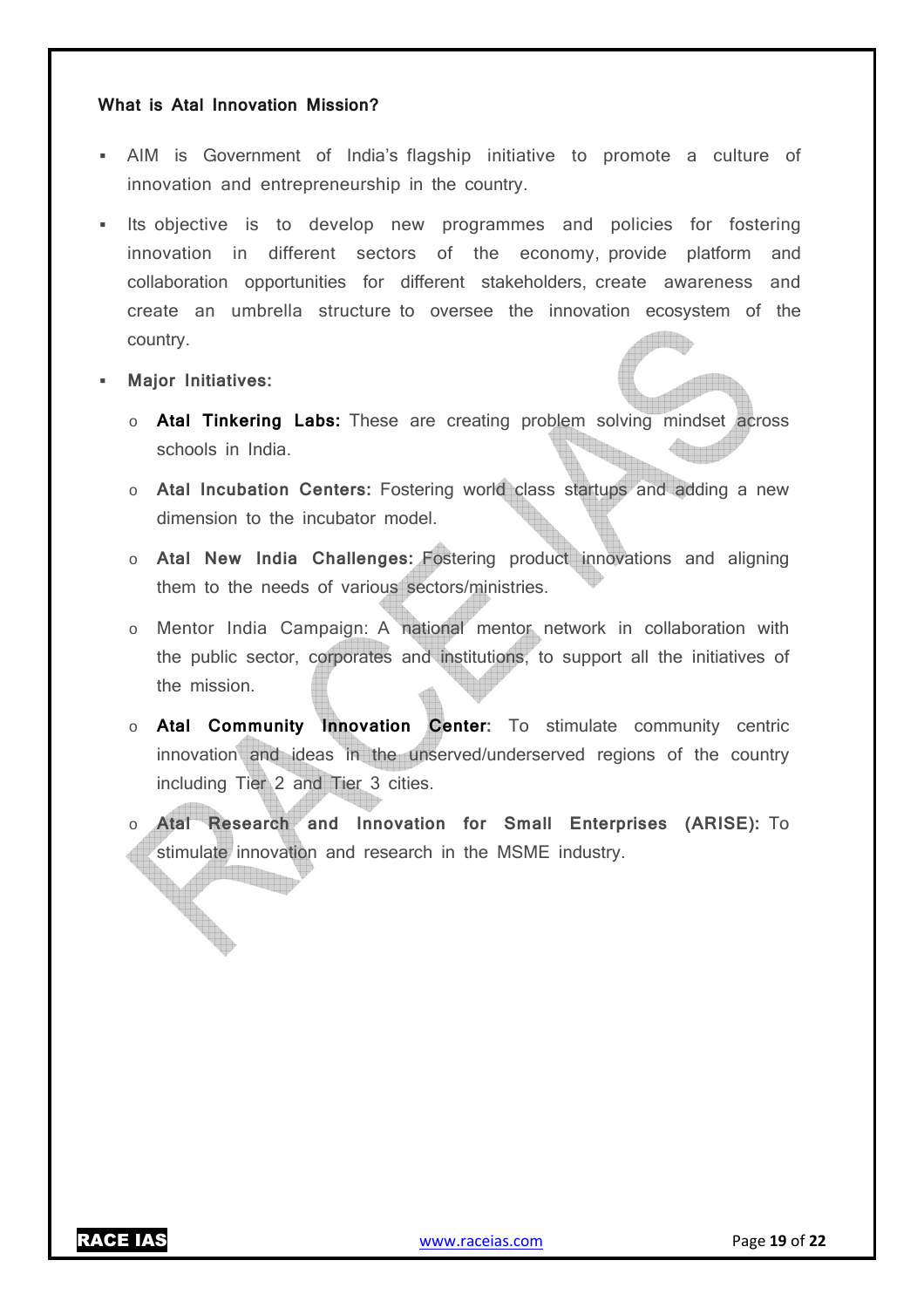

testosterone and have a similar effect of increasing muscle mass as the natural hormone does.

RACE IAS www.raceias.com Page **20** of **22**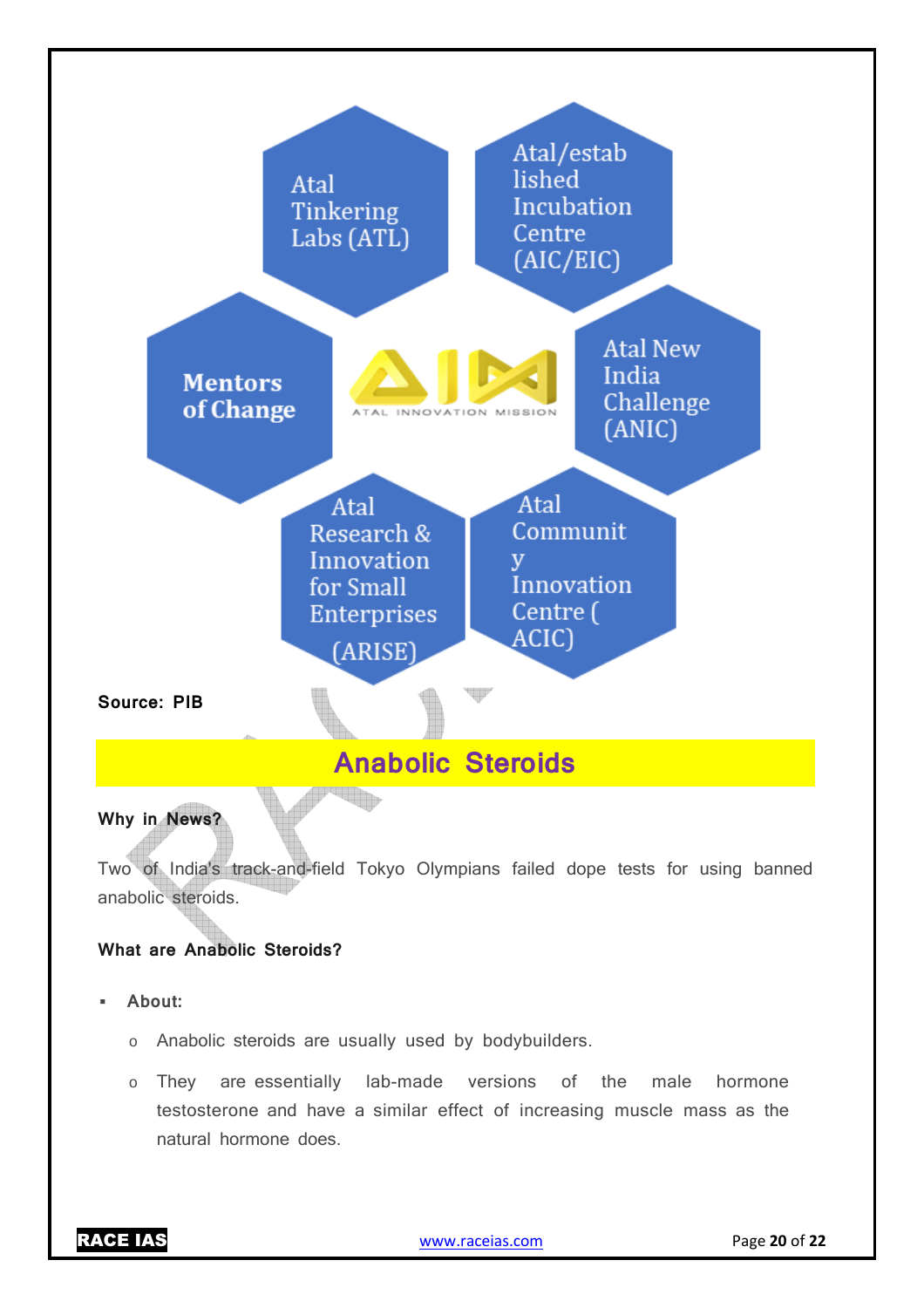It also increases male characteristics in a person, such as facial hair and a deeper voice.

#### **Different from Corticosteroids:**

- o Anabolic steroids, however, very different from the steroids that are prescribed by doctors for inflammations, several autoimmune diseases, or to suppress the body's immune system during a Covid-19 infection.
- o These medicines/steroids are called corticosteroids and are lab-made molecules that mimic the action of the hormone called cortisol that controls the body's stress response, metabolism, and inflammation.
- o Unlike corticosteroids, anabolic steroids have limited medical use.

#### **What are they prescribed for?**

- The anabolic steroids have a very limited medical role and are mainly used by doctors to help patients gain weight after a severe illness or injury.
- It could also be prescribed in small doses to the elderly to build muscle mass and in some cases also helps to treat anemia.
- Doctors may also prescribe the medicine to men who have low levels of natural testosterone.
- Some doctors use it for the treatment of osteoarthritis (a condition where bones wear down over time).

#### **How are anabolic steroids misused?**

- The anabolic steroids are misused mainly by those who want to bulk up as it helps increase one's muscle mass.
- A 2019 study from Bhubaneshwar of anabolic steroid users showed that only one of the 74 participants was a professional bodybuilder, with 18.9 % being students, indicating that it is used by people other than professional athletes.
- Although no concrete estimate exists of the number of people using the drug across India, a 2018 study from Jammu and Kashmir found that 7.1 % of athletes used it.

#### **What are the health impacts?**

Use of anabolic steroids in the short-term can cause acne and hairfall.